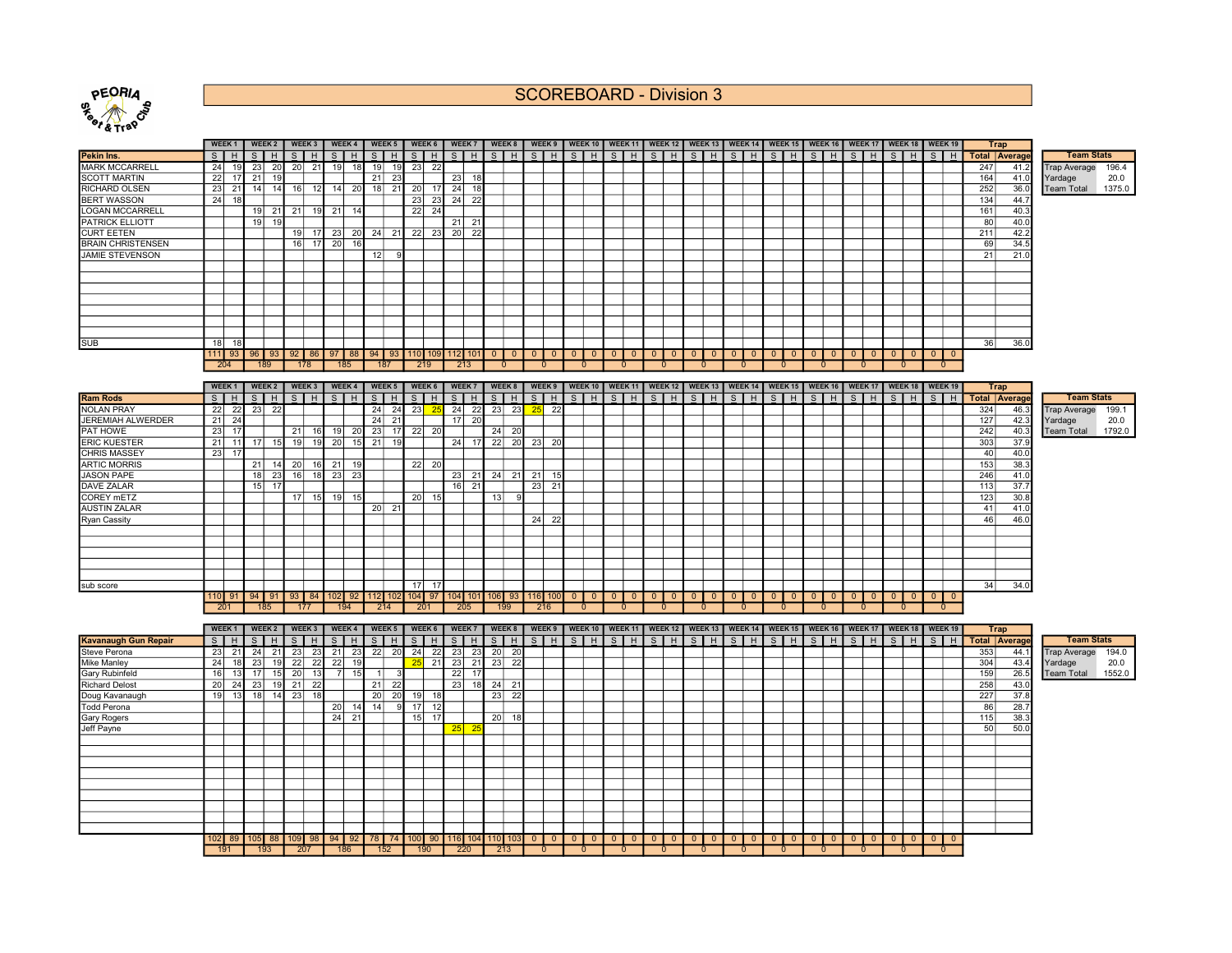|                              |                 | WEEK <sub>1</sub> |                 | WEEK 2          |                 | WEEK 3          |              | WEEK <sub>4</sub> |                 | WEEK 5          | WEEK 6                   |     | WEEK 7          |                 | WEEK 8             |                 |                         |                 | WEEK 9   WEEK 10   WEEK 11   WEEK 12   WEEK 13   WEEK 14   WEEK 15   WEEK 16   WEEK 17   WEEK 18   WEEK 19          |                         |                                             |                |                |              |                    |               |                |                 |              |               |          |                |              |                                                    |               |              |     | <b>Trap</b>          |                              |
|------------------------------|-----------------|-------------------|-----------------|-----------------|-----------------|-----------------|--------------|-------------------|-----------------|-----------------|--------------------------|-----|-----------------|-----------------|--------------------|-----------------|-------------------------|-----------------|---------------------------------------------------------------------------------------------------------------------|-------------------------|---------------------------------------------|----------------|----------------|--------------|--------------------|---------------|----------------|-----------------|--------------|---------------|----------|----------------|--------------|----------------------------------------------------|---------------|--------------|-----|----------------------|------------------------------|
| <b>Hard Right</b>            | S               | H                 | $\overline{s}$  | H               | $\overline{s}$  | H               |              | $S$ $H$           | S               | H               | $\overline{s}$           | Iн  | S               | H               | $S$ $H$            |                 | $S$ $H$                 |                 |                                                                                                                     |                         |                                             |                |                |              |                    |               |                | $S$ $H$ $S$ $H$ |              | $S$ $H$       |          | $S$ $H$        |              | $\overline{\mathbf{s}}$<br>H                       | S             | H            |     | <b>Total Average</b> | <b>Team Stats</b>            |
| <b>JOE DAVIS</b>             | 20              | 19                |                 |                 |                 |                 |              | $19$ 15           |                 | $19$ 20         | 20                       | 18  | 24              | 19              |                    |                 | $24$ 19                 |                 |                                                                                                                     |                         |                                             |                |                |              |                    |               |                |                 |              |               |          |                |              |                                                    |               |              | 236 | 39.3                 | rap Average<br>203.3         |
| <b>TODD GERLACH</b>          | 23              | 21                | 23              | -22             | 21              |                 | 21           | 24                | 21              | 25              | 25                       | 22  | 24              | 24              | 24                 | 24              | $24$ 24                 |                 |                                                                                                                     |                         |                                             |                |                |              |                    |               |                |                 |              |               |          |                |              |                                                    |               |              | 417 | 46.3                 | 21.0<br>Yardage              |
| <b>BOB HUNNICUIT</b>         | 20              | 16                | 19              | 19              |                 |                 |              |                   | 19              | $\overline{21}$ | 19                       | 19  | 21              | 18              | 22                 | 17              |                         |                 |                                                                                                                     |                         |                                             |                |                |              |                    |               |                |                 |              |               |          |                |              |                                                    |               |              | 230 | 38.3                 | 1830.0<br><b>Team Total</b>  |
| <b>SCOTT HUTCHENS</b>        | 15              | 16                | 18              | 13              | 15              | 9               | 22           | 14                |                 |                 | $22$ 21                  |     | 21              | 22              | 17                 | 22              | 20                      | 22              |                                                                                                                     |                         |                                             |                |                |              |                    |               |                |                 |              |               |          |                |              |                                                    |               |              | 289 | 36.1                 |                              |
| <b>RICK WARD</b>             | 21              | 19                |                 | $22$ 17         | 18              | 15              | 23           | 18                |                 | $24$ 22         |                          |     | 25              | 21              | 23                 | $\overline{22}$ | 20 23                   |                 |                                                                                                                     |                         |                                             |                |                |              |                    |               |                |                 |              |               |          |                |              |                                                    |               |              | 333 | 41.6                 |                              |
| <b>BRETT BROWN</b>           |                 |                   |                 | $19$ 19         | 18              | 22              |              |                   |                 | $21$ 21         | 22 24                    |     |                 |                 |                    | 23 23           | 23 23                   |                 |                                                                                                                     |                         |                                             |                |                |              |                    |               |                |                 |              |               |          |                |              |                                                    |               |              | 258 | 43.0                 |                              |
|                              |                 |                   |                 |                 |                 |                 |              |                   |                 |                 |                          |     |                 |                 |                    |                 |                         |                 |                                                                                                                     |                         |                                             |                |                |              |                    |               |                |                 |              |               |          |                |              |                                                    |               |              |     |                      |                              |
|                              |                 |                   |                 |                 |                 |                 |              |                   |                 |                 |                          |     |                 |                 |                    |                 |                         |                 |                                                                                                                     |                         |                                             |                |                |              |                    |               |                |                 |              |               |          |                |              |                                                    |               |              |     |                      |                              |
|                              |                 |                   |                 |                 |                 |                 |              |                   |                 |                 |                          |     |                 |                 |                    |                 |                         |                 |                                                                                                                     |                         |                                             |                |                |              |                    |               |                |                 |              |               |          |                |              |                                                    |               |              |     |                      |                              |
|                              |                 |                   |                 |                 |                 |                 |              |                   |                 |                 |                          |     |                 |                 |                    |                 |                         |                 |                                                                                                                     |                         |                                             |                |                |              |                    |               |                |                 |              |               |          |                |              |                                                    |               |              |     |                      |                              |
|                              |                 |                   |                 |                 |                 |                 |              |                   |                 |                 |                          |     |                 |                 |                    |                 |                         |                 |                                                                                                                     |                         |                                             |                |                |              |                    |               |                |                 |              |               |          |                |              |                                                    |               |              |     |                      |                              |
|                              |                 |                   |                 |                 |                 |                 |              |                   |                 |                 |                          |     |                 |                 |                    |                 |                         |                 |                                                                                                                     |                         |                                             |                |                |              |                    |               |                |                 |              |               |          |                |              |                                                    |               |              |     |                      |                              |
|                              |                 |                   |                 |                 |                 |                 |              |                   |                 |                 |                          |     |                 |                 |                    |                 |                         |                 |                                                                                                                     |                         |                                             |                |                |              |                    |               |                |                 |              |               |          |                |              |                                                    |               |              |     |                      |                              |
|                              |                 |                   |                 |                 |                 |                 |              |                   |                 |                 |                          |     |                 |                 |                    |                 |                         |                 |                                                                                                                     |                         |                                             |                |                |              |                    |               |                |                 |              |               |          |                |              |                                                    |               |              |     |                      |                              |
|                              |                 |                   |                 |                 |                 |                 |              |                   |                 |                 |                          |     |                 |                 |                    |                 |                         |                 |                                                                                                                     |                         |                                             |                |                |              |                    |               |                |                 |              |               |          |                |              |                                                    |               |              |     |                      |                              |
|                              |                 |                   |                 |                 |                 |                 |              |                   |                 |                 |                          |     |                 |                 |                    |                 |                         |                 |                                                                                                                     |                         |                                             |                |                |              |                    |               |                |                 |              |               |          |                |              |                                                    |               |              |     |                      |                              |
| <b>SUB SCORE</b>             |                 |                   |                 |                 | 17              | 17 <sup>1</sup> | 17           | 16                |                 |                 |                          |     |                 |                 |                    |                 |                         |                 |                                                                                                                     |                         |                                             |                |                |              |                    |               |                |                 |              |               |          |                |              |                                                    |               |              | 67  | 33.5                 |                              |
|                              |                 |                   | 99 91 101 90    |                 |                 | 89 88           |              | 102 87            |                 |                 |                          |     |                 |                 |                    |                 |                         |                 | 115 104 109 108 111 111 0 0                                                                                         | $\overline{\mathbf{0}}$ | $\begin{array}{ c c } \hline 0 \end{array}$ |                | $0$   0        |              |                    |               |                | $0$   0         |              |               |          | $01$ 0         |              | $\overline{\mathbf{0}}$<br>$\overline{\mathbf{0}}$ |               |              |     |                      |                              |
|                              |                 | 190               |                 | 191             |                 | 177             |              | 189               | 213             |                 | 104 109 108 104<br>212   |     | 219             |                 | 217                |                 | 222                     |                 | $\mathbf{0}$                                                                                                        |                         | $\Omega$                                    |                |                |              | $01$ 0<br>$\Omega$ |               | 0              | 0               |              | $01$ 0        |          | $\Omega$       |              | 0                                                  | $01$ 0<br>0   |              |     |                      |                              |
|                              |                 |                   |                 |                 |                 |                 |              |                   |                 |                 |                          |     |                 |                 |                    |                 |                         |                 |                                                                                                                     |                         |                                             |                |                |              |                    |               |                |                 |              |               |          |                |              |                                                    |               |              |     |                      |                              |
|                              |                 | WEEK <sub>1</sub> |                 | WEEK 2          |                 | WEEK 3          |              | WEEK 4            |                 | WEEK 5          | WEEK 6                   |     | WEEK 7          |                 | WEEK 8             |                 |                         |                 |                                                                                                                     |                         |                                             |                |                |              |                    |               |                |                 |              |               |          |                |              |                                                    |               |              |     |                      |                              |
|                              |                 |                   |                 |                 |                 |                 |              |                   |                 |                 |                          |     |                 |                 |                    |                 |                         |                 | WEEK 9   WEEK 10   WEEK 11   WEEK 12   WEEK 13   WEEK 14   WEEK 15   WEEK 16   WEEK 17   WEEK 18   WEEK 19          |                         |                                             |                |                |              |                    |               |                |                 |              |               |          |                |              |                                                    |               |              |     | <b>Trap</b>          |                              |
| <b>Sheep Dogs</b>            |                 | $S$ $H$           |                 | $S$ $H$         |                 | $S$ $H$         |              | $S$ $H$           |                 | $S$ $H$         | $S$ $H$                  |     | $S$ $H$         |                 | $S$ $H$            |                 | $S$ $H$                 |                 | $S$ $H$                                                                                                             |                         | $S$ $H$                                     |                | $S$ $H$        |              | $S$ $H$            |               | $S$ $H$        | $S$ $H$         |              | $S$ $H$       |          | $S$ $H$        |              | $S$ $H$                                            | $S$   H       |              |     | <b>Total Average</b> | <b>Team Stats</b>            |
| <b>MIKE HALL</b>             | 25              | 21                |                 | $17$ 15         | 20              | 20              |              | 21 19             | 22              | 19              | 22 17                    |     | 24 22           |                 | $24$ 19            |                 |                         |                 |                                                                                                                     |                         |                                             |                |                |              |                    |               |                |                 |              |               |          |                |              |                                                    |               |              | 327 | 40.9                 | <b>Trap Average</b><br>193.9 |
| CHARLES WAGSTAFF             | 25              | 22                | 19              | 18              | 16              | 14              |              | 13 19             | 20              | 19              | $17$ 17                  |     | 17              | 22              | 19                 | 18              | 18                      | 18              |                                                                                                                     |                         |                                             |                |                |              |                    |               |                |                 |              |               |          |                |              |                                                    |               |              | 331 | 36.8                 | 20.0<br>Yardage              |
| <b>BRIAN RIEKE</b>           | 20              | 25                | 22              | 17              | 21              | $\overline{21}$ |              |                   |                 |                 | 24                       | 20  |                 |                 |                    |                 | 23                      | $\overline{21}$ |                                                                                                                     |                         |                                             |                |                |              |                    |               |                |                 |              |               |          |                |              |                                                    |               |              | 214 | 42.8                 | 1745.0<br>Team Total         |
| <b>CHRIS WAGSTAFF</b>        | 14              | 20                | 17              | $\overline{13}$ | $\overline{21}$ | 11              |              | $20$ 17           |                 | $23$ 20         | 18                       | 18  | 20              | $\overline{20}$ | 24                 | - 23            | 20                      | $\overline{23}$ |                                                                                                                     |                         |                                             |                |                |              |                    |               |                |                 |              |               |          |                |              |                                                    |               |              | 342 | 38.0                 |                              |
| <b>STEVE WAGSTAFF</b>        | $\overline{22}$ | 21                |                 |                 | 21              | 15              |              |                   | 20 21 20 21     |                 | $\overline{23}$          | 16  | 19              | $\overline{21}$ | 19                 | 19              | $23$ 23                 |                 |                                                                                                                     |                         |                                             |                |                |              |                    |               |                |                 |              |               |          |                |              |                                                    |               |              | 324 | 40.5                 |                              |
| <b>DUSTY DIBLER</b>          |                 |                   | 14              | <b>Q</b>        |                 |                 | 18           | 14                | 22              | 16              |                          |     | 22              | 17              | 22                 | 19              |                         |                 |                                                                                                                     |                         |                                             |                |                |              |                    |               |                |                 |              |               |          |                |              |                                                    |               |              | 173 | 34.6                 |                              |
|                              |                 |                   |                 |                 |                 |                 |              |                   |                 |                 |                          |     |                 |                 |                    |                 |                         |                 |                                                                                                                     |                         |                                             |                |                |              |                    |               |                |                 |              |               |          |                |              |                                                    |               |              |     |                      |                              |
|                              |                 |                   |                 |                 |                 |                 |              |                   |                 |                 |                          |     |                 |                 |                    |                 |                         |                 |                                                                                                                     |                         |                                             |                |                |              |                    |               |                |                 |              |               |          |                |              |                                                    |               |              |     |                      |                              |
|                              |                 |                   |                 |                 |                 |                 |              |                   |                 |                 |                          |     |                 |                 |                    |                 |                         |                 |                                                                                                                     |                         |                                             |                |                |              |                    |               |                |                 |              |               |          |                |              |                                                    |               |              |     |                      |                              |
|                              |                 |                   |                 |                 |                 |                 |              |                   |                 |                 |                          |     |                 |                 |                    |                 |                         |                 |                                                                                                                     |                         |                                             |                |                |              |                    |               |                |                 |              |               |          |                |              |                                                    |               |              |     |                      |                              |
|                              |                 |                   |                 |                 |                 |                 |              |                   |                 |                 |                          |     |                 |                 |                    |                 |                         |                 |                                                                                                                     |                         |                                             |                |                |              |                    |               |                |                 |              |               |          |                |              |                                                    |               |              |     |                      |                              |
|                              |                 |                   |                 |                 |                 |                 |              |                   |                 |                 |                          |     |                 |                 |                    |                 |                         |                 |                                                                                                                     |                         |                                             |                |                |              |                    |               |                |                 |              |               |          |                |              |                                                    |               |              |     |                      |                              |
|                              |                 |                   |                 |                 |                 |                 |              |                   |                 |                 |                          |     |                 |                 |                    |                 |                         |                 |                                                                                                                     |                         |                                             |                |                |              |                    |               |                |                 |              |               |          |                |              |                                                    |               |              |     |                      |                              |
|                              |                 |                   |                 |                 |                 |                 |              |                   |                 |                 |                          |     |                 |                 |                    |                 |                         |                 |                                                                                                                     |                         |                                             |                |                |              |                    |               |                |                 |              |               |          |                |              |                                                    |               |              |     |                      |                              |
|                              |                 |                   |                 |                 |                 |                 |              |                   |                 |                 |                          |     |                 |                 |                    |                 |                         |                 |                                                                                                                     |                         |                                             |                |                |              |                    |               |                |                 |              |               |          |                |              |                                                    |               |              |     |                      |                              |
|                              |                 |                   |                 |                 |                 |                 |              |                   |                 |                 |                          |     |                 |                 |                    |                 |                         |                 |                                                                                                                     |                         |                                             |                |                |              |                    |               |                |                 |              |               |          |                |              |                                                    |               |              |     |                      |                              |
| Sub Score                    |                 |                   |                 |                 |                 |                 |              |                   |                 |                 |                          |     |                 |                 |                    |                 | $17$ 17                 |                 |                                                                                                                     |                         |                                             |                |                |              |                    |               |                |                 |              |               |          |                |              |                                                    |               |              | 34  | 34.0                 |                              |
|                              |                 | 106 109           |                 | 89 72           |                 |                 | 99 81 92     | 90                |                 |                 | 107 95 104 88            |     |                 |                 | 102 102 108 98     |                 | 101                     | 102             | $\overline{0}$<br>$\mathbf{0}$                                                                                      | $\overline{0}$          | $\mathbf{0}$                                | $\overline{0}$ | $\overline{0}$ | $\mathbf{0}$ | $\overline{0}$     | $\mathbf{0}$  | $\overline{0}$ | $\overline{0}$  | $\mathbf{0}$ | $\mathbf{0}$  | $\Omega$ | $\overline{0}$ | $\mathbf{0}$ | $\overline{0}$<br>$\overline{0}$                   | $\mathbf{0}$  | $\mathbf{0}$ |     |                      |                              |
|                              |                 | 215               |                 | 161             |                 | 180             |              | 182               | 202             |                 | 192                      |     | 204             |                 | 206                |                 | 203                     |                 | $\overline{0}$                                                                                                      |                         | $\overline{0}$                              |                | $\mathbf{0}$   |              | $\mathbf{0}$       |               | $\mathbf{0}$   | $\mathbf{0}$    |              | $\mathbf{0}$  |          | $\mathbf{0}$   |              | $\mathbf{0}$                                       | $\mathbf{0}$  |              |     |                      |                              |
|                              |                 |                   |                 |                 |                 |                 |              |                   |                 |                 |                          |     |                 |                 |                    |                 |                         |                 |                                                                                                                     |                         |                                             |                |                |              |                    |               |                |                 |              |               |          |                |              |                                                    |               |              |     |                      |                              |
|                              |                 | WEEK <sub>1</sub> |                 | WEEK 2          |                 | WEEK 3          |              | <b>WEEK4</b>      |                 | WEEK 5          | WEEK 6                   |     | <b>WEEK7</b>    |                 | WEEK 8             |                 |                         |                 | WEEK 9   WEEK 10   WEEK 11   WEEK 12   WEEK 13   WEEK 14   WEEK 15   WEEK 16   WEEK 17   WEEK 18   WEEK 19          |                         |                                             |                |                |              |                    |               |                |                 |              |               |          |                |              |                                                    |               |              |     | <b>Trap</b>          |                              |
| <b>Blanks</b>                |                 |                   | $S$ $H$ $S$ $H$ |                 |                 | $S$ $H$         |              | $S$ H             |                 | $S$ $H$         | $S$ H                    |     | $S$   H         |                 | $S$ $H$            |                 |                         |                 | $S$ $H$ $S$ $H$ $S$ $H$                                                                                             |                         |                                             |                | $S$ $H$        |              | $S$ $H$            |               | SHH            | S <sub>H</sub>  |              | S H           |          | $S$ H          |              | s I<br>H                                           | S H           |              |     | <b>Total Average</b> | <b>Team Stats</b>            |
| <b>PAXTON PIPER</b>          |                 | $24$ 21           |                 |                 |                 |                 |              |                   |                 | $24$ 22         | $20 \mid 22$             |     | $21$ 22         |                 | 22                 |                 |                         |                 |                                                                                                                     |                         |                                             |                |                |              |                    |               |                |                 |              |               |          |                |              |                                                    |               |              | 198 | 44.0                 | <b>Trap Average</b><br>199.0 |
| <b>ANDREW DIXION</b>         | 23              | 22                |                 |                 | 19              | 15              |              |                   |                 |                 |                          |     |                 |                 |                    |                 |                         |                 |                                                                                                                     |                         |                                             |                |                |              |                    |               |                |                 |              |               |          |                |              |                                                    |               |              | 79  | 39.5                 | 20.0<br>Yardage              |
| JOHN PESCHONG                |                 |                   | 17 17 14 14     |                 | 22              | 13              |              |                   | 20 <sub>l</sub> | 21              | 23                       | -24 | 21              | 19              | -231               | 21              |                         |                 |                                                                                                                     |                         |                                             |                |                |              |                    |               |                |                 |              |               |          |                |              |                                                    |               |              | 269 | 38.4                 | 1393.0<br>Team Total         |
| <b>ARCHIE DAVIS</b>          | 22              | 24                |                 | $21$ 18         | 18              | 18              |              |                   | 21              | 21              | 24                       | 20  | 20 <sup>2</sup> | 25              | 24 22              |                 |                         |                 |                                                                                                                     |                         |                                             |                |                |              |                    |               |                |                 |              |               |          |                |              |                                                    |               |              | 298 | 42.6                 |                              |
| <b>JIM HALL</b>              | 21              | 19                |                 | $17$ 15         | 19              | 18              |              |                   | 23              | 17              | 23                       | 23  | 25              | 21              | 23                 | 18              |                         |                 |                                                                                                                     |                         |                                             |                |                |              |                    |               |                |                 |              |               |          |                |              |                                                    |               |              | 282 | 40.3                 |                              |
| <b>ELDON GURNEY</b>          |                 |                   |                 | $21$ 13         |                 |                 |              |                   |                 |                 |                          |     |                 |                 |                    |                 |                         |                 |                                                                                                                     |                         |                                             |                |                |              |                    |               |                |                 |              |               |          |                |              |                                                    |               |              | 34  | 34.0                 |                              |
| <b>DOUGLAS STALEY</b>        |                 |                   |                 |                 |                 |                 |              |                   | 25              | 19              | 19                       | 18  |                 | 21              | $21 \overline{20}$ |                 |                         |                 |                                                                                                                     |                         |                                             |                |                |              |                    |               |                |                 |              |               |          |                |              |                                                    |               |              | 143 | 40.9                 |                              |
|                              |                 |                   |                 |                 |                 |                 |              |                   |                 |                 |                          |     |                 |                 |                    |                 |                         |                 |                                                                                                                     |                         |                                             |                |                |              |                    |               |                |                 |              |               |          |                |              |                                                    |               |              |     |                      |                              |
|                              |                 |                   |                 |                 |                 |                 |              |                   |                 |                 |                          |     |                 |                 |                    |                 |                         |                 |                                                                                                                     |                         |                                             |                |                |              |                    |               |                |                 |              |               |          |                |              |                                                    |               |              |     |                      |                              |
|                              |                 |                   |                 |                 |                 |                 |              |                   |                 |                 |                          |     |                 |                 |                    |                 |                         |                 |                                                                                                                     |                         |                                             |                |                |              |                    |               |                |                 |              |               |          |                |              |                                                    |               |              |     |                      |                              |
|                              |                 |                   |                 |                 |                 |                 |              |                   |                 |                 |                          |     |                 |                 |                    |                 |                         |                 |                                                                                                                     |                         |                                             |                |                |              |                    |               |                |                 |              |               |          |                |              |                                                    |               |              |     |                      |                              |
|                              |                 |                   |                 |                 |                 |                 |              |                   |                 |                 |                          |     |                 |                 |                    |                 |                         |                 |                                                                                                                     |                         |                                             |                |                |              |                    |               |                |                 |              |               |          |                |              |                                                    |               |              |     |                      |                              |
|                              |                 |                   |                 |                 |                 |                 |              |                   |                 |                 |                          |     |                 |                 |                    |                 |                         |                 |                                                                                                                     |                         |                                             |                |                |              |                    |               |                |                 |              |               |          |                |              |                                                    |               |              |     |                      |                              |
|                              |                 |                   |                 |                 |                 |                 |              |                   |                 |                 |                          |     |                 |                 |                    |                 |                         |                 |                                                                                                                     |                         |                                             |                |                |              |                    |               |                |                 |              |               |          |                |              |                                                    |               |              |     |                      |                              |
|                              |                 |                   |                 |                 |                 |                 |              |                   |                 |                 |                          |     |                 |                 |                    |                 |                         |                 |                                                                                                                     |                         |                                             |                |                |              |                    |               |                |                 |              |               |          |                |              |                                                    |               |              |     |                      |                              |
|                              |                 |                   |                 |                 |                 |                 |              |                   |                 |                 |                          |     |                 |                 |                    |                 |                         |                 |                                                                                                                     |                         |                                             |                |                |              |                    |               |                |                 |              |               |          |                |              |                                                    |               |              |     |                      |                              |
|                              |                 |                   |                 |                 |                 |                 |              |                   |                 |                 |                          |     |                 |                 |                    |                 |                         |                 |                                                                                                                     |                         |                                             |                |                |              |                    |               |                |                 |              |               |          |                |              |                                                    |               |              |     |                      |                              |
| <b>SUB</b>                   |                 |                   |                 | $19$ 19         | 17              | -17             |              |                   |                 |                 |                          |     |                 |                 |                    | 18              |                         |                 |                                                                                                                     |                         |                                             |                |                |              |                    |               |                |                 |              |               |          |                |              |                                                    |               |              | 90  | 36.0                 |                              |
|                              |                 | 107 103           |                 | $92$ 79         | 95              | 81              | $\Omega$     | $\Omega$          | $113$ 100       |                 | 109 107                  |     | 87 108          |                 | $113$ 99           |                 | $\Omega$                | $\Omega$        | $\Omega$<br>$\Omega$                                                                                                | $\Omega$                | $\Omega$                                    | $\Omega$       | $\Omega$       | $\Omega$     | $\Omega$           | $\Omega$      | $\Omega$       | $\Omega$        | $\Omega$     | $\Omega$      |          | $\Omega$       | $\Omega$     | $\Omega$<br>$\Omega$                               | $\Omega$      | $\Omega$     |     |                      |                              |
|                              |                 | 210               |                 | 171             |                 | 176             |              |                   | 213             |                 | 216                      |     | 195             |                 | 212                |                 | $\Omega$                |                 | $\Omega$                                                                                                            |                         | $\Omega$                                    |                |                |              |                    |               |                |                 |              |               |          |                |              |                                                    | $\Omega$      |              |     |                      |                              |
|                              |                 |                   |                 |                 |                 |                 |              |                   |                 |                 |                          |     |                 |                 |                    |                 |                         |                 |                                                                                                                     |                         |                                             |                |                |              |                    |               |                |                 |              |               |          |                |              |                                                    |               |              |     |                      |                              |
|                              |                 |                   | WEEK 1   WEEK 2 |                 |                 |                 | WEEK3 WEEK4  |                   |                 |                 | WEEK 5   WEEK 6   WEEK 7 |     |                 |                 |                    |                 |                         |                 | WEEK 8   WEEK 9   WEEK 10   WEEK 11   WEEK 12   WEEK 13   WEEK 14   WEEK 15   WEEK 16   WEEK 17   WEEK 18   WEEK 19 |                         |                                             |                |                |              |                    |               |                |                 |              |               |          |                |              |                                                    |               |              |     | <b>Trap</b>          |                              |
| <b>East Peoria Boat Club</b> |                 | $S$   H           | S               | H               | S.              | H               | $\mathsf{S}$ | H                 | S               | H               | $\mathsf{s}$             | H   | S               | H               | $S$ $H$            |                 | $\mathsf{S}$            | H               | S<br>H                                                                                                              | $\mathbf{s}$            | H                                           | $\mathcal{S}$  | H              | S.           | H                  | $\mathcal{S}$ | H              | <sub>S</sub>    | H            | $\mathcal{S}$ | H        | S.<br>H        |              | $\mathcal{S}$                                      | $\mathcal{S}$ | H            |     | <b>Total Average</b> | <b>Team Stats</b>            |
| <b>BILL LANGAN</b>           |                 | 19 13             |                 |                 |                 |                 |              |                   |                 |                 |                          |     |                 | $10$ 12         | 13 17              |                 |                         |                 |                                                                                                                     |                         |                                             |                |                |              |                    |               |                |                 |              |               |          |                |              |                                                    |               |              | 84  | 28.0                 | rap Average<br>175.9         |
| <b>LEX STEWART</b>           |                 | 21 15             |                 | $20$ 17         | 20              |                 | 17 24 17     |                   | 22              | 14              | $21$ 20                  |     | 22              | 21              |                    |                 |                         |                 |                                                                                                                     |                         |                                             |                |                |              |                    |               |                |                 |              |               |          |                |              |                                                    |               |              | 271 | 38.7                 | Yardage<br>20.0              |
| <b>JEFF PERRINE</b>          |                 |                   | 19 22 21 22 20  |                 |                 |                 | 18 24 21     |                   |                 |                 |                          |     |                 |                 |                    |                 | 21 25 22 21 23 19 21 22 |                 |                                                                                                                     |                         |                                             |                |                |              |                    |               |                |                 |              |               |          |                |              |                                                    |               |              | 341 | 42.6                 | Team Total<br>1583.0         |